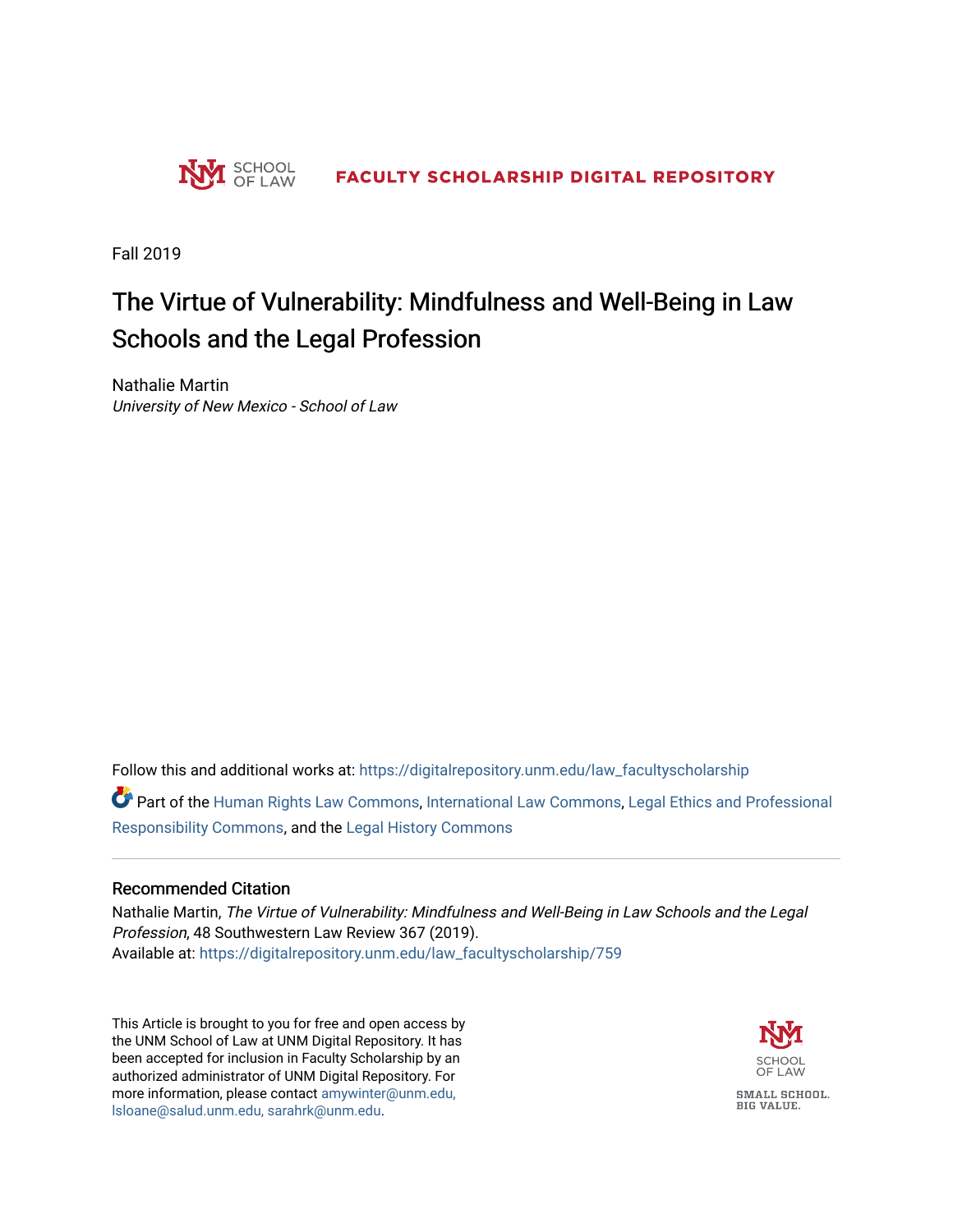# **THE VIRTUE OF VULNERABILITY**

#### Nathalie Martin\*

*My vulnerability to my own life is irrefutable. Nor do I wish it to be otherwise, As vulnerability is a guardian of integrity.* Anne Truitt, sculptor and psychologist

Ten years ago, vulnerability scholar Martha Fineman began examining how vulnerability connects us as human beings and what the universal human condition of vulnerability says about the obligations of the state to its institutions and individuals.<sup>1</sup> Central to Fineman's work is recognition that vulnerability is universal, constant, and inherent in the human condition.<sup>2</sup> Fineman has spent the past decade examining how structures of our society will manage our common vulnerabilities, in hopes of using these vulnerabilities to move society toward a new vision of equality.<sup>3</sup> While Fineman focuses on how vulnerability can transform society as a whole, here **<sup>I</sup>**examine the role of vulnerability in transforming individual relationships, particularly the attorney-client relationship. **I** argue that lawyers can benefit greatly **by** showing their vulnerabilities to clients.

As a common syllogism goes, **"All** men are mortal. Socrates is a man. Therefore, Socrates is mortal.<sup>34</sup> Similarly, we could say that a particular

**<sup>\*</sup> I** am grateful for Nancy Huffstutler, who first brought the virtue of vulnerability into my conciseness, to my colleagues Jennifer Laws and Ernesto Longa for their fine research assistance, my friend John Brandt for teaching me what doctors know about vulnerability, for my friends Jenny Moore and Fred Hart, and my beautiful husband Stewart Paley. **I** also thank my wonderful editor, William Dietz.

**<sup>1.</sup>** Martha **A.** Fineman, *The Vulnerable Subject: Anchoring Equality in the Human Condition,* 20 **YALE J.L. & FEMINISM 1, 1 (2008)** (noting that vulnerability is part of the human universal condition).

*<sup>2.</sup> Id.*

*<sup>3.</sup> Id.* at 1-2.

<sup>4.</sup> Ruggero **J.** Aldisert, Stephen Clowney **&** Jeremy **D.** Peterson, *Logic for Law Students: How to Think Like a Lawyer, 69* **U. PITT.** L. REV. **1, 3 (2007).**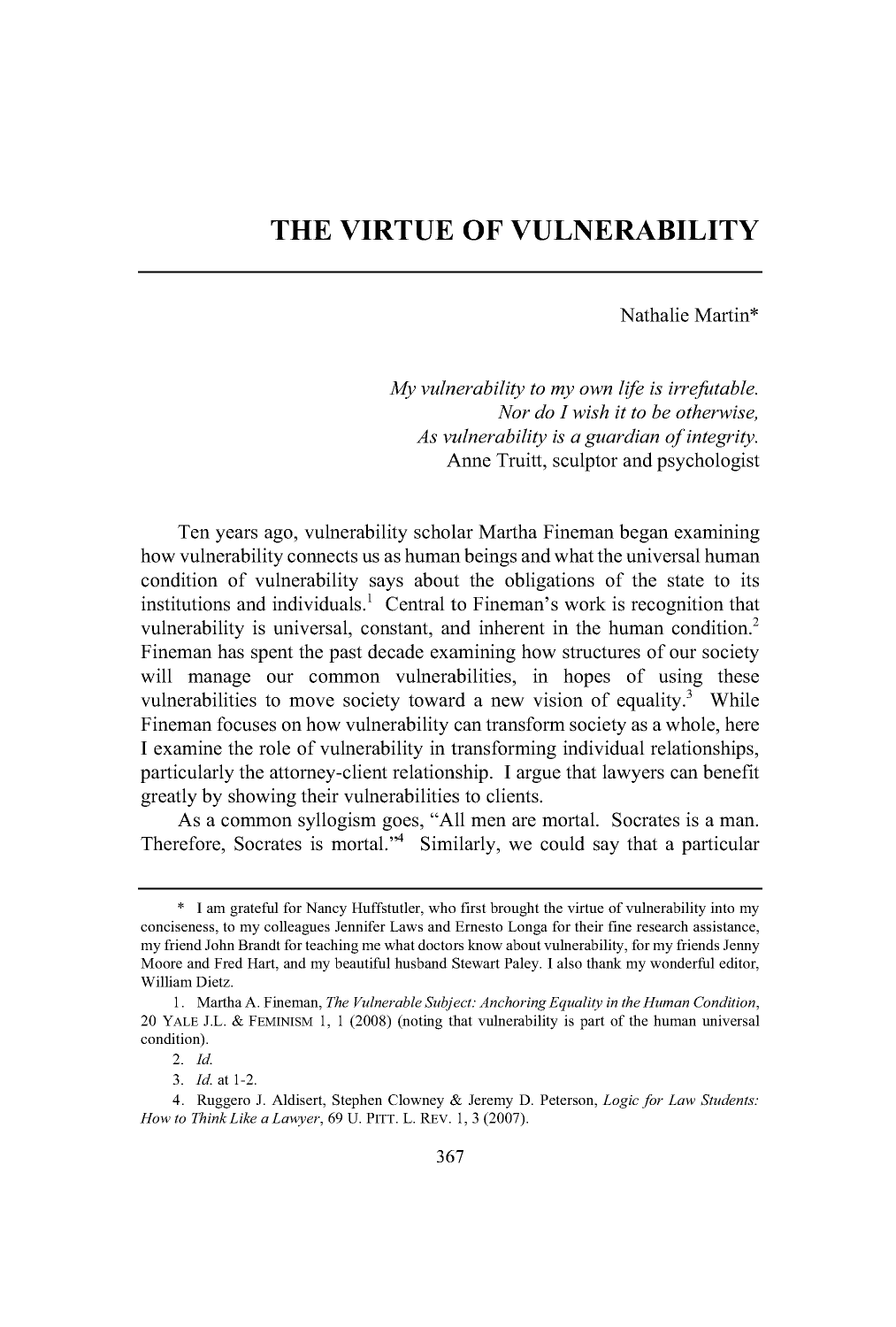lawyer, say Clarence Darrow, is a lawyer, all lawyers are human, and therefore Clarence Darrow is human. This is logical but is the middle part of this syllogism true? Are all lawyers human? Biologically, at least so far, all lawyers are human. **Why** then do so many clients seek more humanity in their lawyers?

Professional rules of ethics require that we take steps to build relationships with others as we perform legal services, $<sup>5</sup>$  and some legal</sup> educators have suggested ways to bring more humanity to the profession and to law school,<sup>6</sup> given that being human is part of our job. Suggestions for ways to bring more humanity to legal education include training in active listening, empathy, and secondary trauma.<sup>7</sup> Here, I add vulnerability training to the list. **By** practicing vulnerability, we can connect with others on the most fundamental level, the level at which we realize that we are all human and we all make mistakes.

What does it mean to be human? **All** human beings experience a broad range of emotions,<sup>8</sup> but lawyers often suppress these emotions, which does not serve us or our clients. In this essay, **I** argue that broadening our expressions can improve our client relations and decrease the likelihood that when that inevitable mistake occurs, we will be sued for it. **I** also argue, based upon virtue ethics, that practicing vulnerability is also virtuous and thus worthwhile in and of itself.

*<sup>5.</sup> See* **AMERICAN** BAR ASSOCIATION, **2018-2019** STANDARDS **AND RULES** OF PROCEDURE FOR APPROVAL OF LAW **SCHOOLS 16 (2017),** https://www.americanbar.org/content/dam/aba/ publications/misc/legal education/Standards/2016\_2017\_standards\_chapter3.authcheckdam.pdf. Interpretation *302-1* states, "[F]or the purposes of Standard **302(d),** other professional skills are determined **by** the law school and may include skills such as, interviewing, counseling, negotiation, fact development and analysis, trial practice, document drafting, conflict resolution, organization and management of legal work, collaboration, cultural competency, and self-evaluation." *Id.*

*<sup>6.</sup> See* Peter Huang **&** Corie Rosen Felder, *The Zombie Lawyer Apocalypse,* 42 PEPP. L. REV. **727,** *749-53* **(2015)** (suggesting that practicing mindfulness would reverse the "zombification" of lawyers).

**<sup>7.</sup>** *Id.* at **750-51;** Jennifer Brobst, *The Impact Of Secondary Traumatic Stress Among Family Attorneys Working with Trauma-Exposed Clients: Implications for Practice and Professional Responsibility, 10* **J.** HEALTH *&* BIOMEDICAL L. **1,** 42-45 (2014); Peter Margulies, *Re-Framing Empathy in Clinical Legal Education, 5* **CLINICAL** L. REV. **605, 606 (1999);** Larry Richard, *Hiring Emotionally Intelligent Associates,* **26** VT. **B.J. 23, 25** (2000);.

**<sup>8.</sup>** William Ury, author of *Getting to Yes with Yourself* uses the analogy of inviting all of his emotions to the kitchen table and welcoming them all, one **by** one. *See* WILLIAM URY, **GETTING** TO YES WITH YOURSELF **28-29 (2015).** He suggests we watch as various emotions come to visit, fear, hope, and so on, asking us to observe, go to the "balcony," and watch our emotions rather than trying to squelch them. *Id* Similarly, the Sufi poet Rumi discusses embracing our emotions in the poem called *The Guest House. See The Guest House: A Poem,* MRS. **MINDFULNESS,** https://mrsmindfulness.com/guest-house-poem/ (last visited Oct. **17, 2018).**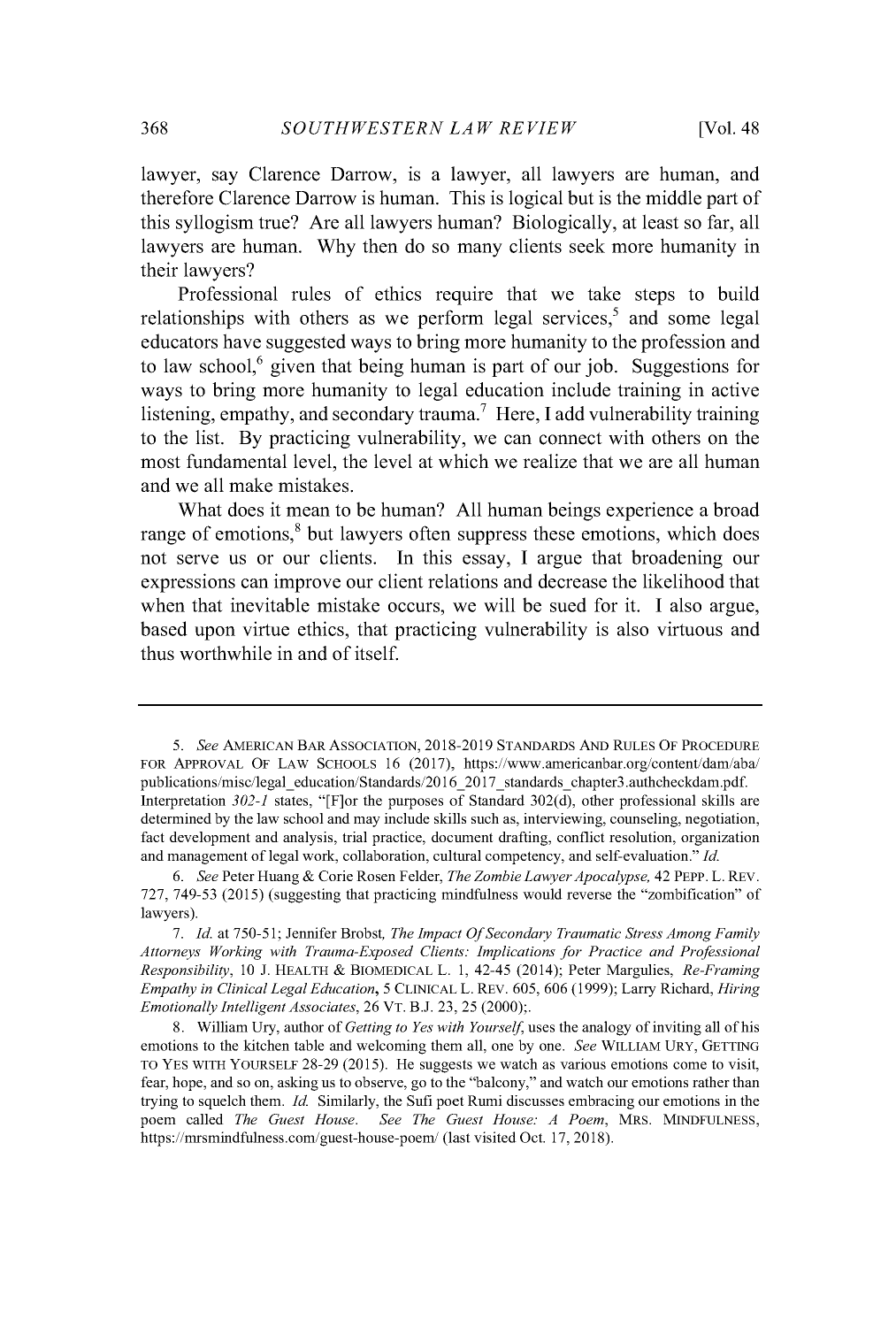**I** start this essay **by** describing the traits people look for in lawyers as well as evidence that clients often feel that their lawyers are less than human. **I** then examine how legal education contributes to this problem **by** making it difficult for law students to demonstrate vulnerability to their peers, and then later to their clients, due to the structures and expectations modeled for students in law school.

From there, **I** share empirical research from medical malpractice studies showing that physicians who communicate well and show humility, vulnerability, and an open communication style, get sued less for their mistakes, even if their patients are badly injured. Next, **I** briefly review empirical evidence from the attorney malpractice industry as well as anecdotal evidence from attorney disciplinary actions, to show that the same is true of lawyers. Lawyers who build true human relationships with clients, including **by** showing their own weaknesses and vulnerabilities, are less likely to be sued or brought before a disciplinary board. Finally, **I** briefly describe how virtue ethics supports the idea that vulnerability should be practiced for its own sake. **I** then provide tips on how to practice vulnerability and teach law students to do the same.

#### **I.** THE **VULNERABLE LAWYER: AN OXYMORON?**

#### *A. The Current State ofLegal Education and Humanity*

#### **1.** What Clients Want from Lawyers

Given the choice, people prefer to receive legal services from a human rather than a robot. Dealing with the law can be one of the most stressful experiences that people have in life, so it is not surprising that most clients prefer a human touch when receiving legal services. Indeed, when asked what traits are most important to them when receiving legal services, clients report that they want to feel listened to, they want to feel that the lawyer has empathy, and they want to know that the lawyer is trustworthy and will keep his or her word.<sup>9</sup> In other words, they want their lawyers to be human. Because clients care about these human skills, law firms do too.<sup>10</sup> Many

**<sup>9.</sup> In their in-depth studies of attorney skill sets, the Holloran Center has confirmed several times that the number one cluster of traits lawyers identified as important for new lawyers hired in the office was integrity/honesty/trustworthiness. Neil W. Hamilton,** *Changing Markets Create Opportunities: Emphasizing the Competencies Legal Employers Use in Hiring New Lawyers (Including Professional Formation/Professionalism), 65* **S.C.L. REV.** *547, 557-58* **(2014).**

**<sup>10.</sup>** Richard, *supra* **note 7, at 23.**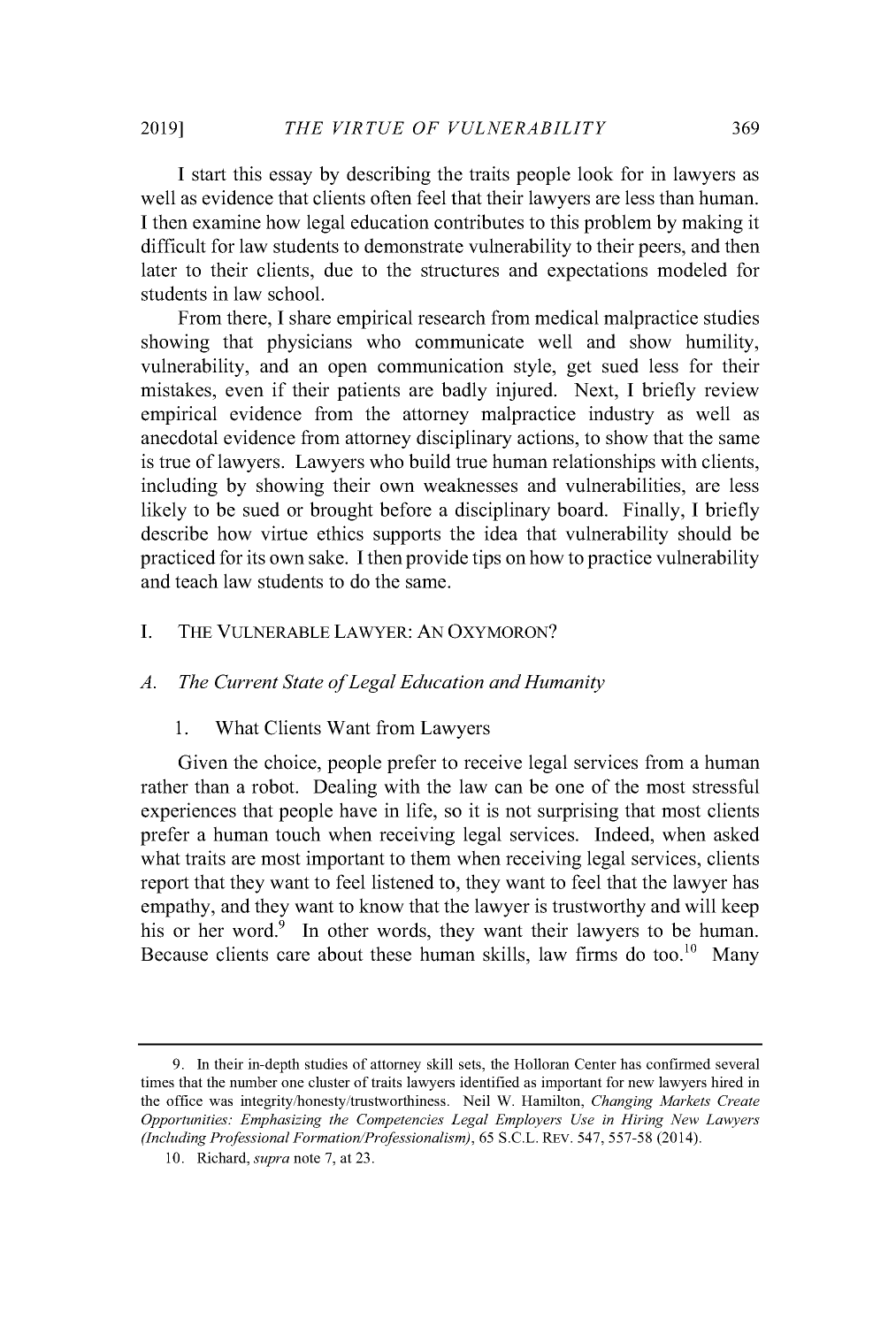firms now acknowledge that interpersonal skills are as important, if not more important, in their young associates as skills like legal research and writing.<sup>11</sup>

#### 2. What Clients Often Get from Lawyers

Despite this desire for humanity in legal services, the desire is largely unmet. According to the American Bar Association **("ABA"),** many clients find their lawyers lack basic human emotions and provide less than ideal services as a result.<sup>12</sup> According to this ABA research,  $60\%$  of clients polled had negative reactions to their lawyers, even though clients felt that their lawyers were smart and knowledgeable.<sup>13</sup> These data show that more than half of all clients hold animosity toward their own lawyers.<sup>14</sup> If that were not enough, the more contact the client had with his or her lawyer, the lower the client's opinion of his or her lawyer.<sup>15</sup> When asked why people had these negative views of their lawyers, a common explanation was that lawyers seemed to lack care and compassion.<sup>16</sup> They had no empathy.<sup>17</sup> Remarkably, clients reported caring more about feeling listened to and cared for than about the traditional legal skills of the lawyer.<sup>18</sup> In other words, "caring is as much a part of the legal profession as intelligence."<sup>19</sup>

**3.** The Role of Legal Education in Dehumanizing Lawyers

Given the importance of human skills, one wonders how this condition came to be. Unfortunately, traditional legal education "systematically eliminate<sup>[s]</sup> empathy from law students."<sup>20</sup> The current structure of legal

**<sup>11.</sup>** Alli Gerkman **&** Logan Cornett, *Foundations for Practice: The Whole Lawyer and the Character Quotient,* **INST. FOR ADVANCEMENT AM. LEGAL SYs. 3 (2016),** http://iaals.du.edu/blog/ foundations-practice-future-law-students-law-schools-and-profession.

*<sup>12.</sup> See* **DOUGLAS 0. LINDER** *&* **NANCY LEVIT, THE GOOD LAWYER 7** (2014).

*<sup>13.</sup> Id.; see also* **HEIDI K. BROWN, THE INTROVERTED LAWYER 39 (2017),** citing Professor Joshua Rosenberg of University of San Francisco School of Law and Emily Gould of the Vermont Disputer Resolution Section of the Vermont Bar Association (noting that legal scholars describe empathy as "the sense, emotional and cognitive, of knowing what it is like to be the other," and becoming "attuned to the emotional resonance of another person.").

<sup>14.</sup> **LINDER** *&* **LEVIT,** *supra* note 12.

*<sup>15.</sup> Id.*

**<sup>16.</sup>** *Id.*

**<sup>17.</sup>** *Id.* at **8.**

**<sup>18.</sup>** *Id.* at **7-8.**

**<sup>19.</sup>** *Id.*

<sup>20.</sup> **BROWN,** *supra* note **13** (citing Professor Ian Gallacher of Syracuse College of Law); *see also* Joan Bibelhausen, Katherine M. Bender **&** Rachael Barrett, *Reducing the Stigma: The Deadly Effect of Untreated Mental Illness and New Strategies for Changing Outcomes in Law Students, 41* WM. **MITCHELL L. REV. 918, 937 (2015)** (noting that legal training "involves removing emotions and thinking analytically.").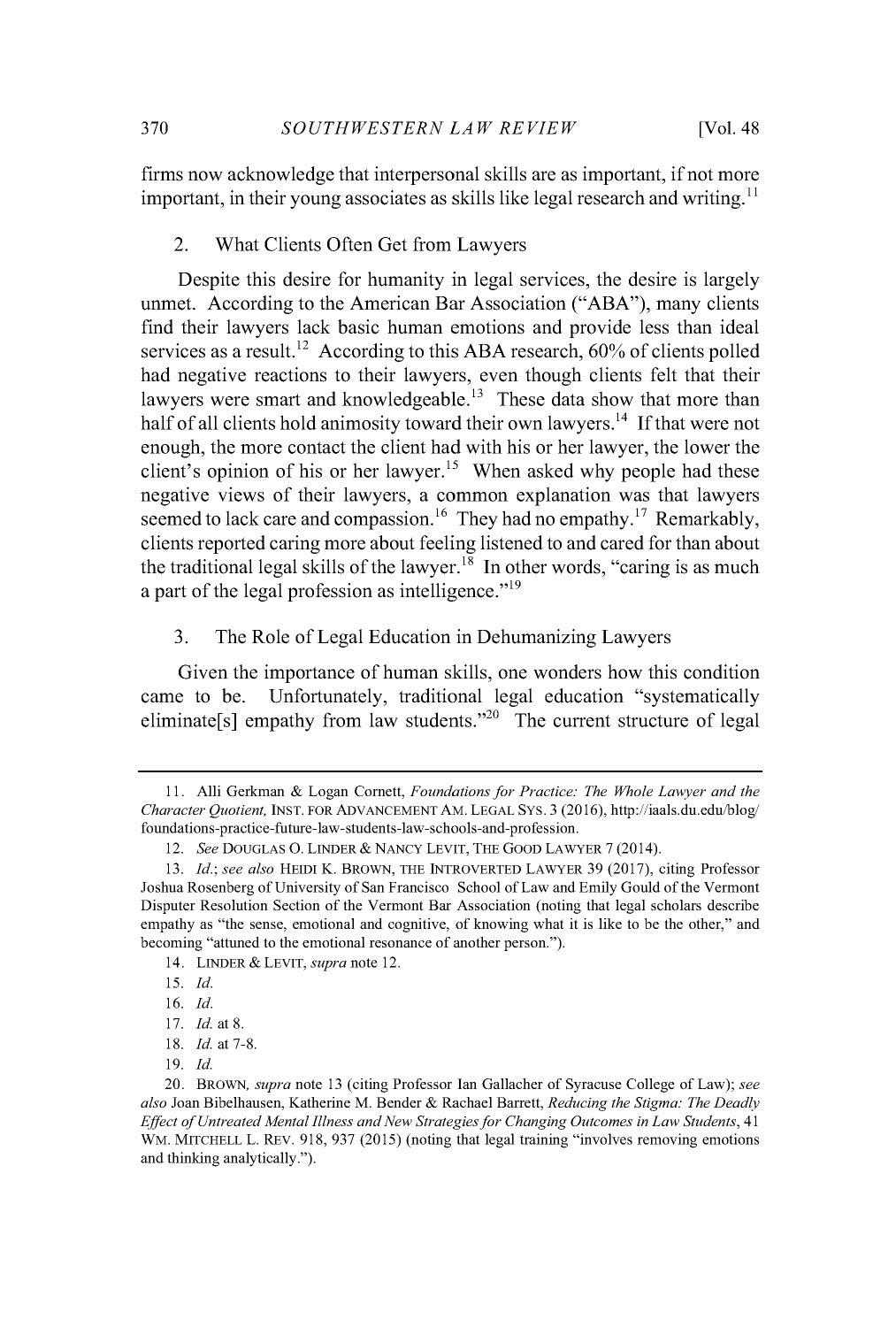education dehumanizes students as part of its regular training. When Harvard Law School's dean, Christopher Columbus Langdell, moved legal education from a law school as "trade school" model, to a more analytical and academic model, he transformed teaching methods in law school from traditional lectures to a teaching method using real cases and hypothetical problemsolving techniques.<sup>21</sup> Langdell thought of the law as a science.<sup>22</sup> This change also resulted in the now ubiquitous Socratic method.<sup>23</sup> According to realist Karl Llewellyn, another famous academic and the father of commercial law in the **U.S.,** this system unfortunately took thinking and feeling individuals and turned them into thinkers only.<sup> $24$ </sup> The process took the feeling out of lawyering:

The first year **. ..** aims to drill into you the more essential techniques of handling cases. It lays the foundation simultaneously for law school and law practice. It aims, in the old phrase, to get you. **. .** "thinking like a lawyer[.]" The hardest job of the first year is to lop off your common sense, to knock your ethics into temporary anesthesia. Your view of social policy, your sense of justice—to knock these out of you along with woozy thinking, along with ideas all fuzzed along their edges. You are to acquire [the] ability to think precisely, to analyze coldly, to work within a body of materials that is given, to see, and see only, and manipulate, the machinery of the law. <sup>2</sup><sup>5</sup>

This process is what the Carnegie *Report on Educating Lawyers (the* Carnegie Report) calls a "temporary moral lobotomy." 26 It may not be temporary, however. The effects of law school teaching methods could be lasting and damaging, as Professor Llewelyn notes:

It is not easy thus to turn human beings into lawyers. Neither is it safe. For a mere legal machine is a social danger. Indeed, a mere legal machine is not even a good lawyer. It lacks insight and judgment. It lacks the power to draw into hunching that body of intangibles that lie in social experience.<sup>27</sup>

Almost **90** years after Llewelyn's statements, in an article entitled *The Zombie Lawyer Apocalypse,* legal scholars Peter Huang and Corie Rosen Felder liken law school training to a zombie apocalypse:

<sup>21.</sup> Russell L. Weaver, *Langdell's Legacy: Living with the Case Method,* **36 VILL.** L. REV. *517,* **526-28 (1991);** *see also* Olufimmilayo B. Arewa et al., *Enduring Hierarchies in American Legal Education,* **89 IND.** L. **J.** 941, *945-46* (2014).

<sup>22.</sup> *See* Arewa et al., *supra* note **21,** at *945-46;* Weaver, *supra* note **21,** at **527-28.**

**<sup>23.</sup>** Weaver, *supra* note **21,** at **518.**

<sup>24.</sup> *See* KARL **N.** LLEWELLYN, THE BRAMBLE BUSH 116(1930).

**<sup>25.</sup>** *Id.*

**<sup>26.</sup>** WILLIAM **SULLIVAN ET AL., EDUCATING** LAWYERS: PREPARATION FOR THE **PROFESSION** OF LAW **78 (2007).**

**<sup>27.</sup>** LLEWELYN, *supra* note 24, at **116.**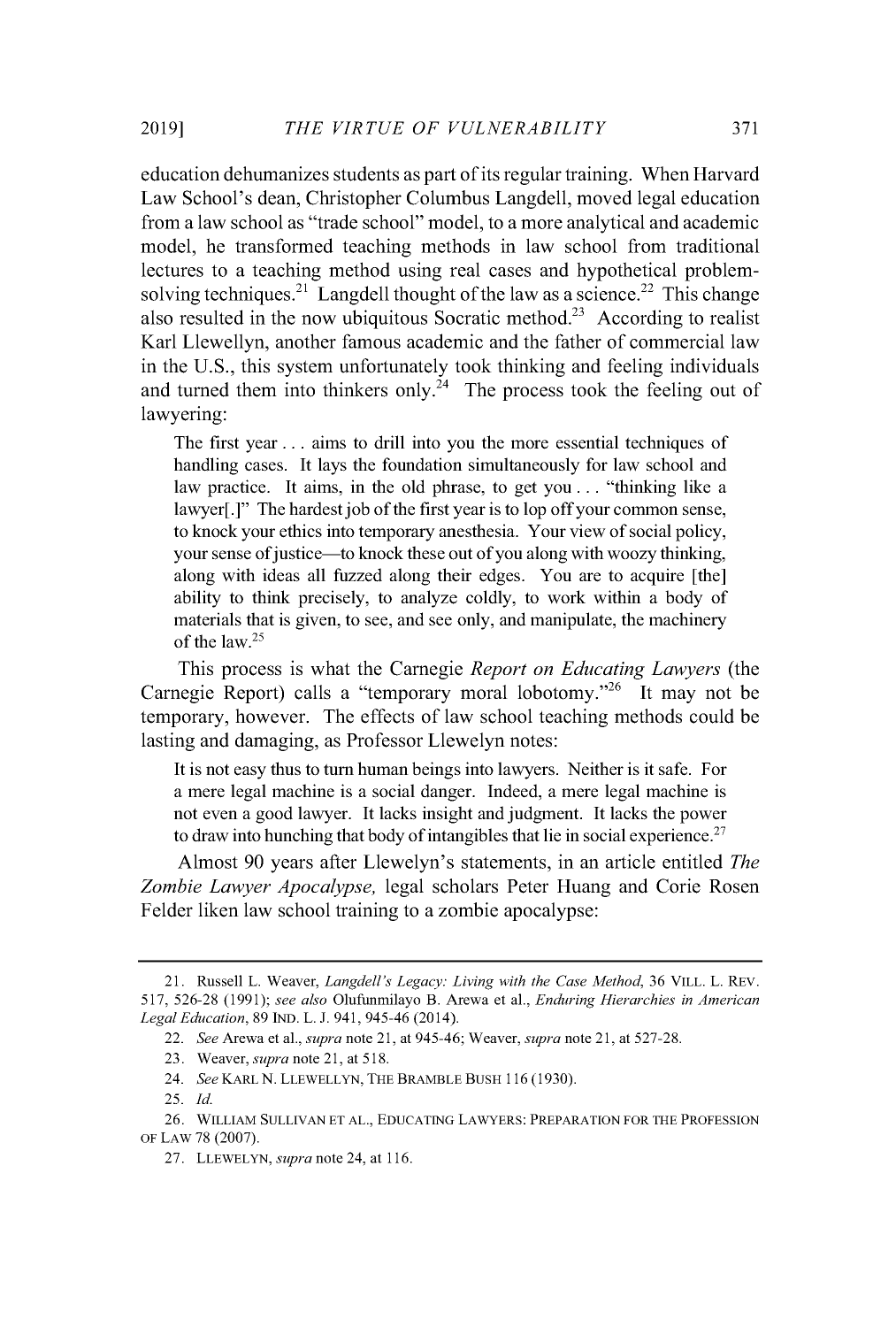[M]onsters recently released into our midst, are roaming the fair streets of our city. They appear each morning and again at each day's end, carrying briefcases and book bags, riding bicycles, walking, or, most ominously, taking the local trains. It is up to us to discover their origins and the best means for dispatching them.

This Zombie Apocalypse, as those who read the papers already know, has now reached dangerous proportions **....** In the kind of twist so typical of horror tales, the apocalypse has targeted only a single segment of the population. Researchers are hard at work trying to discover how and why this apocalypse has zombified only those among us possessed of a special set of skills and educational experiences. Yes, Dear Reader. You already know which members of our society we speak **of....** The Zombie Lawyer Apocalypse has targeted those who most want to engage our business, political, and public sectors. We are talking, of course, about law students and lawyers.<sup>28</sup>

In this article, Huang and Felder draw parallels between the zombie state of being-that of being mindless, thoughtless, and devoid of hope-and the state of legal culture and legal education today. They review the causes of lawyer zombification, which include a demoralizing mode of education, a deemphasis on fairness and justice, and a disconnect between how the subject matter of law is taught and most students' core values.<sup>29</sup> Practicing and teaching vulnerability may help de-zombify legal education, if only we can bring ourselves to do it.

*Id.* at **770-71** (footnotes omitted). What Huang and Felder are suggesting is part of one of the biggest revolutions in legal education, one that changes the profession from the inside out, to one that values interpersonal skills at the same or a higher level than other attorney attributes. *Id*

**<sup>28.</sup>** Huang **&** *Felder, supra* note **6,** at **728.**

**<sup>29.</sup>** *Id.* at 739-44. They also propose some solutions to the ongoing problem, including the following:

As an institution, we are in a position to produce, not zombies, but fully realized human beings who care about accomplishment and relationships, about meaning and not only money, and about themselves, their peers, and the broader world around them.

**If** we are to stem the tide of law student and lawyer depression **...** we must **...** begin to change the way we engage with one another and with our institutions. We must move away from a culture of dehumanizing competition and away from the notion that the legal discipline is a purely instrumental one, devoid of human emotion, engagement, and ideas. Instead, we must embrace the tenets of mindfulness, ethical decision[-] making, and positive psychology in order to build a profession and professional education system that encourages individuals and organizations to flourish.. **..** "[W]hen individuals flourish, health, productivity, and peace follow." **If** we can shift the culture of the legal profession and the legal academy and begin to work toward flourishing, then we can end the Zombie Lawyer Apocalypse and breathe life back into those who have been harmed **by** the profession.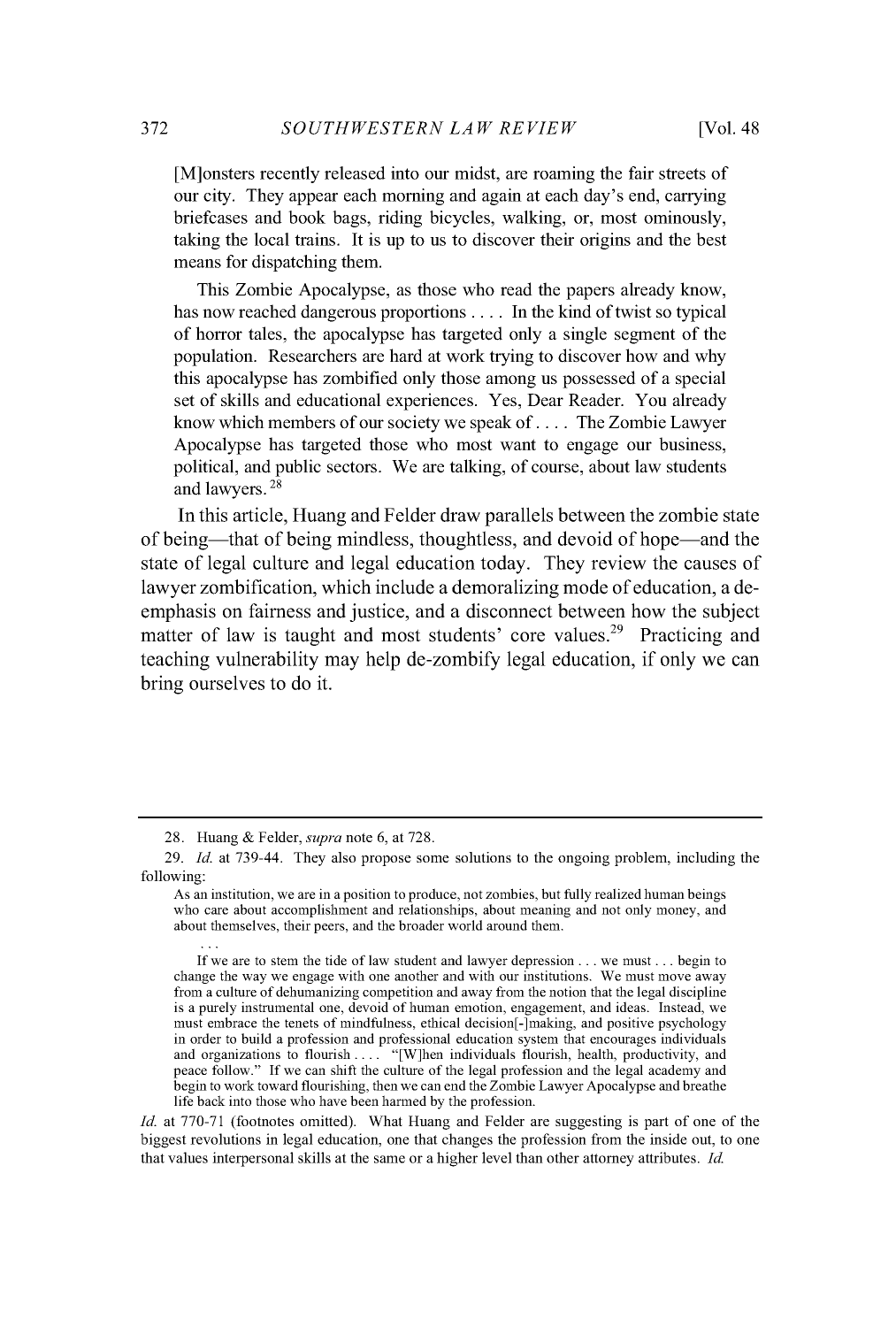#### *B. Got Vulnerability?*

**1.** What is Vulnerability and **Why** Is It So Hard for Us and Our Students to Exhibit It?

Vulnerability is integral to the human condition. Indeed, scholar Martha Fineman believes that much of society and democracy should be organized around the principle. $^{30}$  While one definition of vulnerability is to be open to attack, damage or criticism, $^{31}$  vulnerability need not be seen as negative as it is an inescapable and generative aspect of the human condition.<sup>32</sup> Vulnerability is the human condition even if showing it is not common. We can learn to "practice vulnerability." Practicing vulnerability helps us connect with others and builds trust.<sup>33</sup> It is both freeing and frightening, as it requires that we reveal layers of ourselves in order to reach an authentic, tangible connection with another person. Practicing vulnerability involves sharing our heart, insecurities, and mistakes, which is how and why showing vulnerability builds trust.<sup>34</sup> Ironically, showing vulnerability or weakness requires strength. $35$ 

Much has been written about the vulnerability of those we serve,  $36$  but what about our own vulnerability? What is stopping us from showing it? First, legal culture does not value expressions of vulnerability. As law professors, most of us recall the need to know the answers to all of our students' questions and to appear smarter than them. At the beginning of our careers, most of us are insecure about our abilities and as a result, we go the extra mile to be ultra-prepared for our classes. This extra preparation is a noble act and can be very helpful to our students. We, of course, want students to get their money's worth and to appreciate our expertise, and perhaps pass this expertise onto their own clients as they enter the profession.

We may also fear that unless we are much smarter and more knowledgeable than our students, they might lose confidence in us or believe that we lack credibility. We intensely prepare for each class to develop domain knowledge, which serves us very well in the beginning, given our

**<sup>30.</sup>** Fineman, *supra note* **1,** at 1-2.

**<sup>31.</sup>** *Vulnerable,* **MERRIAM-WEBSTER,** https://www.merriam-webster.com/dictionary/ vulnerable (last visited, Oct. **1, 2018).**

*<sup>32.</sup> See Fineman, supra note* **1,** at **1.**

*<sup>33.</sup> See* Melissa W. Joyce, *The Power of Vulnerability and Authentic Connection,* **HUFFPoST: LIFE** (May **31, 2016,** 10:48 AM), https://www.huffingtonpost.com/melissa-wilderjoyce/the-power-of-vulnerabilit\_4\_b\_10184732.html (last updated Jun. **1, 2017).**

**<sup>34.</sup>** *Id.*

*<sup>35.</sup> See* **MICHAEL PUETT & CHRISTINE GROSS-LOH, THE PATH 100-0 1 (2017).**

*<sup>36.</sup> See* Martha Minow **&** Mary Lyndon Shanley, *Relational Rights and Responsibilities: Revisioning the Family in Liberal Political Theory and Law,* 11 **HYPATIA** 4, 4 **(1996).**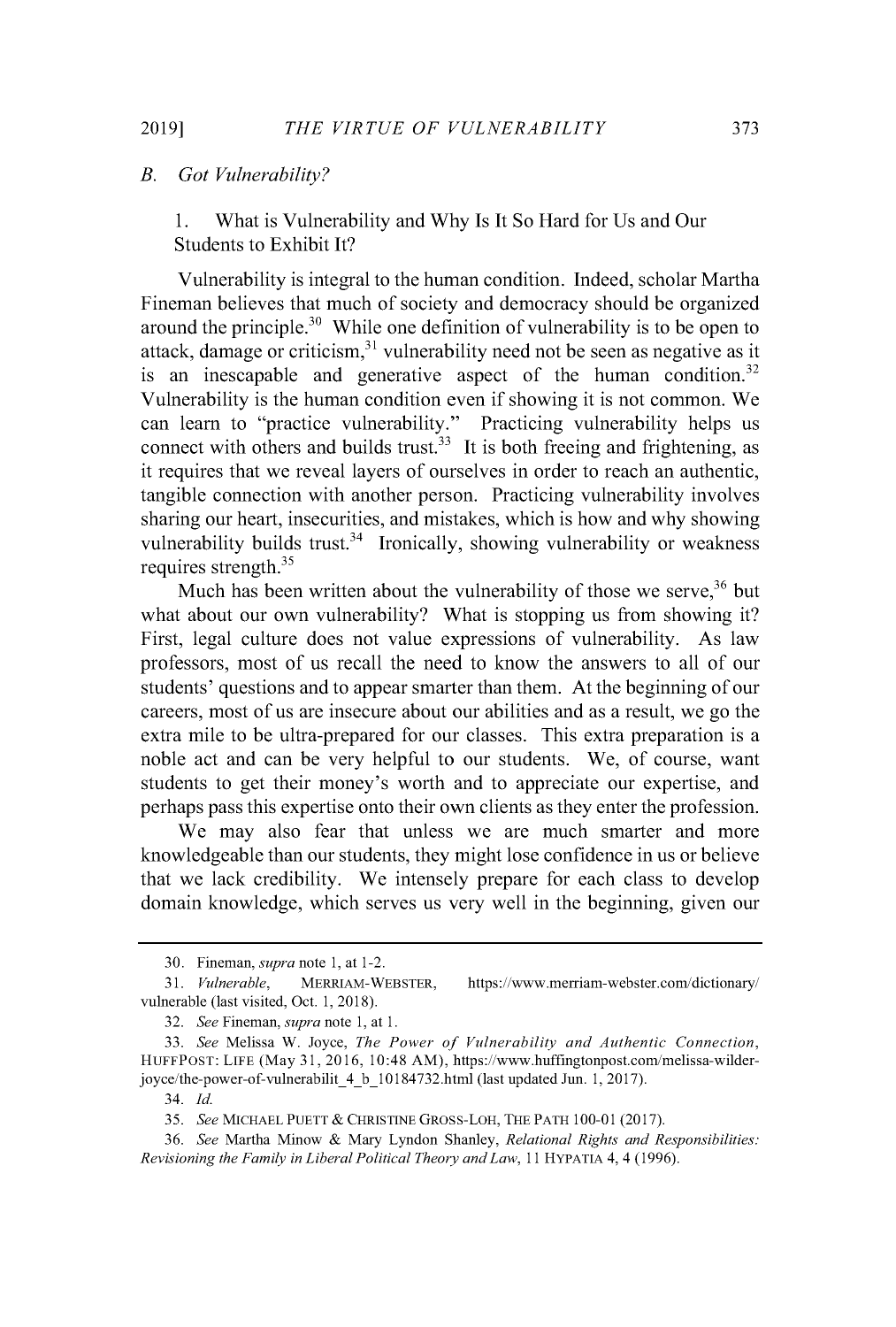lack of knowledge in the early years of our careers. Intense preparation is especially useful for new professors of color and women professors.<sup>37</sup>

Through this initiation to the profession, however, we learn to mask our own vulnerability, humility, and lack of knowledge. As valuable as these valiant efforts are, the "mask" begins to hurt us once we gain domain knowledge. $38$  The mask hurts our students as well, along with the clients they serve. We model invulnerability for students and they in turn model invulnerability to clients. The mask inevitably hurts the profession and society **by** separating us from those we serve.

#### **II.** EMPIRICAL **EVIDENCE THAT** VULNERABILITY **HELPS** IN HUMAN **RELATIONSHIPS**

People who lack human emotion or at least fail to show human emotion do not easily form client relationships. Vulnerability is among the human emotions that help build strong client connections.<sup>39</sup> Below I survey studies showing that in both law and medicine, a failure to communicate in human terms can keep a relationship from forming and also break down an existing professional-client relationship. **I** discuss medical malpractice and communications first and then move to attorney malpractice and communication. In both cases, communicating vulnerability is the key to not being sued. Malpractice is not the focus here but merely the evidence of the failed relationship.

#### *A. Doctors, Malpractice, and Vulnerability*

In the context of medical malpractice complaints, several empirical studies have shown that showing vulnerability leads to less malpractice complaints. One groundbreaking study of malpractice in the context of the physician-patient relationships contains a most improbable finding, namely that there was no difference in the quality of medical care provided **by** physicians who had been sued compared to those who had not been sued.<sup>40</sup>

*<sup>37.</sup> See* Margaret **E.** Montoya, *Mascaras, Trenzas, Y Greihas: Un/Masking the Self While Un/Braiding Latina Stories and Legal Discourse,* **17** HARV. WOMEN'S **L.J. 185, 197-98** (1994).

**<sup>38.</sup>** *Id.*

*<sup>39.</sup> See* Catherine Gage O'Grady, *A Behavioral Approach to Lawyer Mistake and Apology, 51* NEW **ENG.** L. REV. **7,** 47 **(2016).**

<sup>40.</sup> Wendy Levinson et al., *Physician-Patient Communication: The Relationship with Malpractice Claims Among Primary Care Physicians and Surgeons,* **227 J.** AM. MED. Ass'N *553, 553* **(1997).**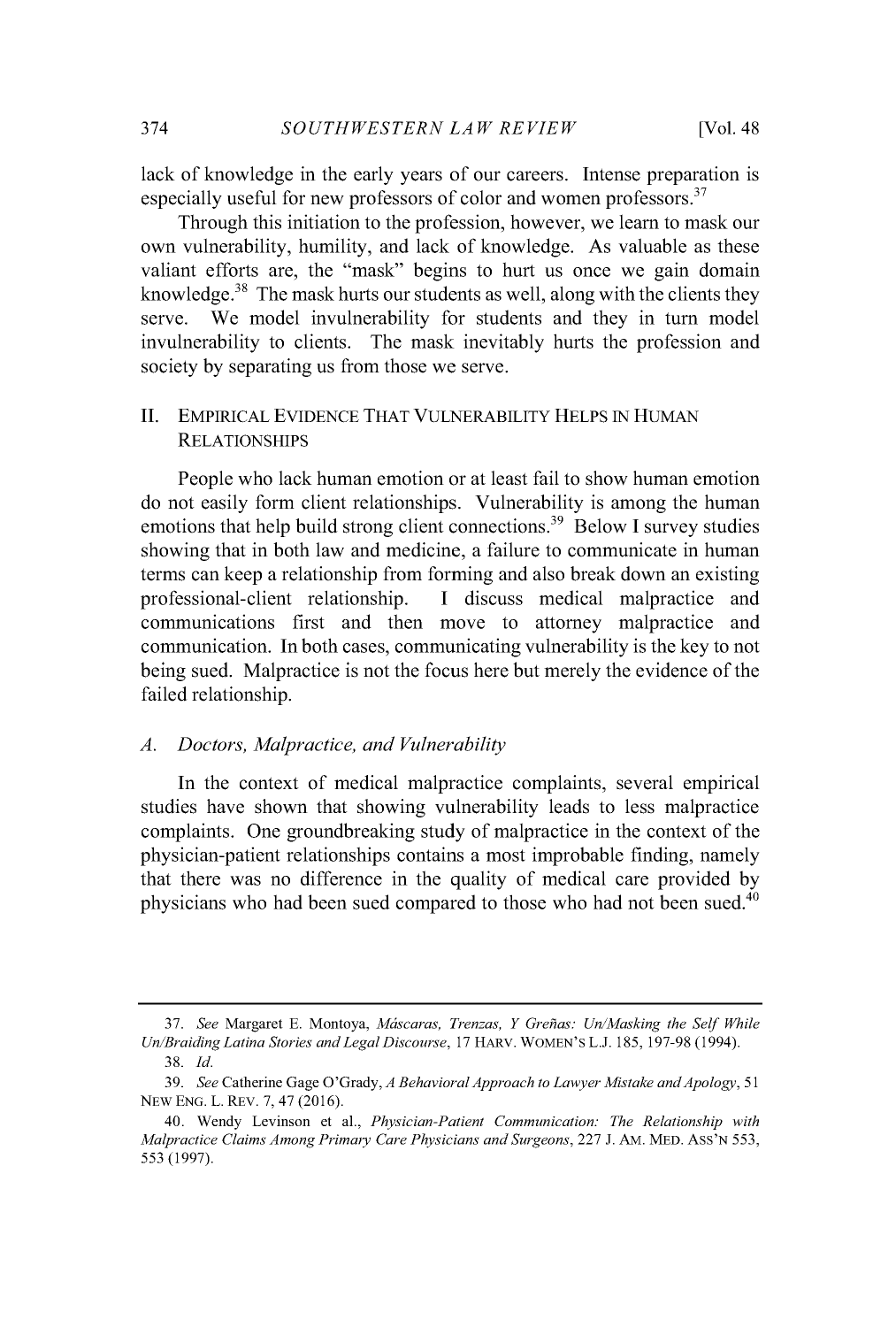Rather, when faced with a bad outcome, patients sued doctors that they felt were not caring or compassionate.<sup>41</sup>

Other studies confirm these results. One study analyzed deposition transcripts,42 another asked plaintiffs to fill out questionnaires, 43 and another used telephone surveys of plaintiffs to determine why they sued their  $dotors.<sup>44</sup>$  The overwhelming dominant theme in each study was that people sued their doctors following a breakdown in the patient-physician relationship caused by unsatisfactory patient-physician communication.<sup>45</sup> According to study participants, patients sued because their doctors failed to listen, did not talk openly about what went wrong, and failed to warn patients of long-term risks of the medical treatments provided.<sup>46</sup> Patients who sued their doctors also reported that their doctors deserted them or were otherwise unavailable, devalued patient or family views, delivered information poorly, and failed to consider the patient's point of view or perspective.  $47$ 

Conversely, patients were less likely to sue physicians with whom they had developed a trusting and mutually respectful relationship.<sup>48</sup> As Huntington and Kuhn note, "simply put, patients do not sue doctors they like and trust." $49$  Remarkably, this holds true even for severely injured patients. $50$ In other words, it does not matter what actually happened to the patient or how he or she was harmed physically, but rather, how the doctor handled the mistake or mishap. $51$ 

Patients judged the quality of care received on the basis of the physicianpatient interaction. What separates the adequate or average physician from the truly great physician is how well the physician practices the "art" of medical care, "conveying those **highly** valued human skills of compassion and caring concern that patients seem to need so much."<sup>52</sup> Nothing seemed

<sup>4</sup> *1. Id.*

<sup>42.</sup> Beth Huntington **&** Nettie Kuhn, *Communication Gaffes: A Root Cause of Malpractice Claims,* **16** BAYLOR **U. MED. CTR. PROC. 157, 157 (2017)** (citing Howard B. Beckman et al., *The Doctor Patient Relationship and Malpractice: Lessons from Plaintiff Depositions,* **154 ARCH INTERN. MED. 1365, 1365** (1994)).

<sup>43.</sup> *Id.* (citing Vincent **C.** Young and **A.** Phillips, *Why Do People Sue Doctors? A Study of Patients and Relatives Taking Legal Action,* 343 **LANCET 1609, 1609** (1994)).

<sup>44.</sup> *Id.* (citing Gerald B. Hickson et al., *Factors That Prompted Families to File Medical Malpractice Claims Following Perinatal Injuries,* **267 J. AM.** MED. **Ass'N, 1359, 1359 (1992)).**

<sup>45.</sup> *Id.*

<sup>46.</sup> *Id.*

<sup>47.</sup> *Id.*

<sup>48.</sup> *Id.*

<sup>49.</sup> *Id.*

*<sup>50.</sup> Id.*

*<sup>51.</sup> Id.* at **158.**

**<sup>52.</sup>** *Id.*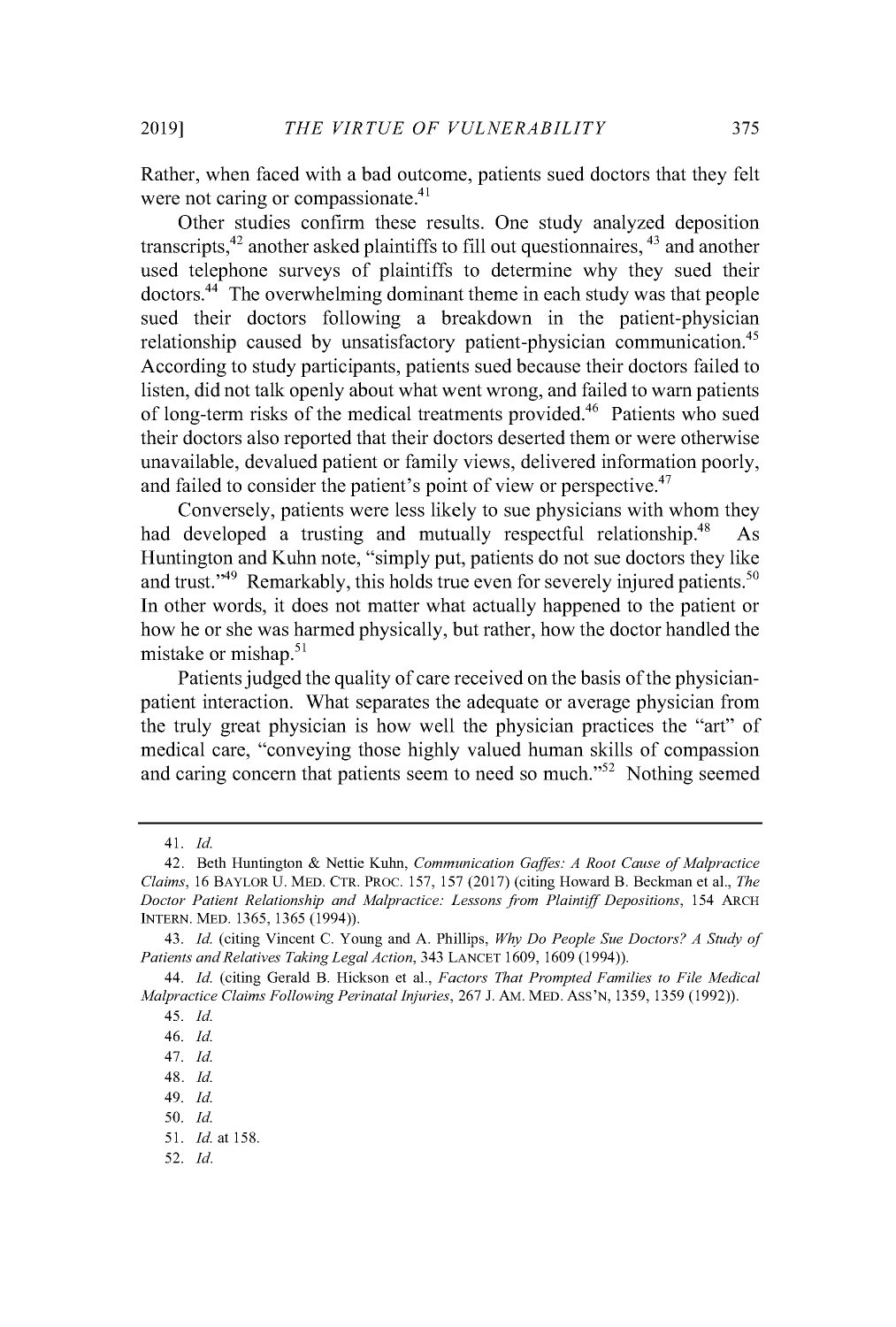to defuse "patient anger better and faster than a sympathetic **.** . **.** physician who is willing to discuss not just the successful outcomes of care but the glitches and problems that arise as well."<sup>53</sup> Moreover, what patients wanted after a mistake was an apology and the assurance that what happened to them will not happen to someone else.<sup>54</sup>

This means that doctors have a great deal of control over their own malpractice rates and incidents. They can reduce these incidents of malpractice **by** improving their communication skills, showing vulnerability, showing remorse and admitting mistakes, and showing empathy for the losses that occur while a patient is in their care.<sup>55</sup> Lest you think that admitting error could lead to more lawsuits and higher verdicts against the apologetic doctors, the opposite seems to be the case.<sup>56</sup> While doctors cite fear of litigation as a major reason not to apologize, only **1%** to 2% of negligent adverse events led to actual claims, and most who sued did so because their physician did not disclose the error, was insensitive in handling the error, and showed poor communication afterward. <sup>57</sup>

"Patients were more likely to sue when they believed there was a 'coverup' **. . .** or when they wanted more information and the only way they could get it was to file a lawsuit."<sup>58</sup> In other words, patients are not suing because of a perception that their physician was at fault for their outcome but rather because they have no other way of getting information about their medical condition.<sup>59</sup> Patients are thus *more* willing to "forgive the humanness of physicians . . . than physicians are willing to forgive themselves."<sup>60</sup>

### *B. Lawyers, Malpractice, and Vulnerability and Some Evidence of Same for Lawyers.*

Given the data on the causes of doctor malpractice claims, it is not surprising that a failure to communicate is also a leading cause of attorney malpractice.<sup>61</sup> Failing to properly communicate with clients will not only

*<sup>53.</sup> Id. at* **159.**

*<sup>54.</sup> Id.*

*<sup>55.</sup> Id. at* **159-60.**

*<sup>56.</sup> Id. at* **160.**

*<sup>57.</sup> Id.*

*<sup>58.</sup> Id.*

*<sup>59.</sup> Id.*

**<sup>60.</sup>** *Id.*

**<sup>61.</sup>** *See Attorney Malpractice A Failure to Communicate is a Leading Cause ofMalpractice Claims,* **LSQAURED INSURANCE AGENCY** (Jan. **9, 2017,** *9:59* AM), https://www.12insuranceagency.com/blog/attorney-malpracticea-failure-to-communicate-is-aleading-cause-of-malpractice-claims.aspx.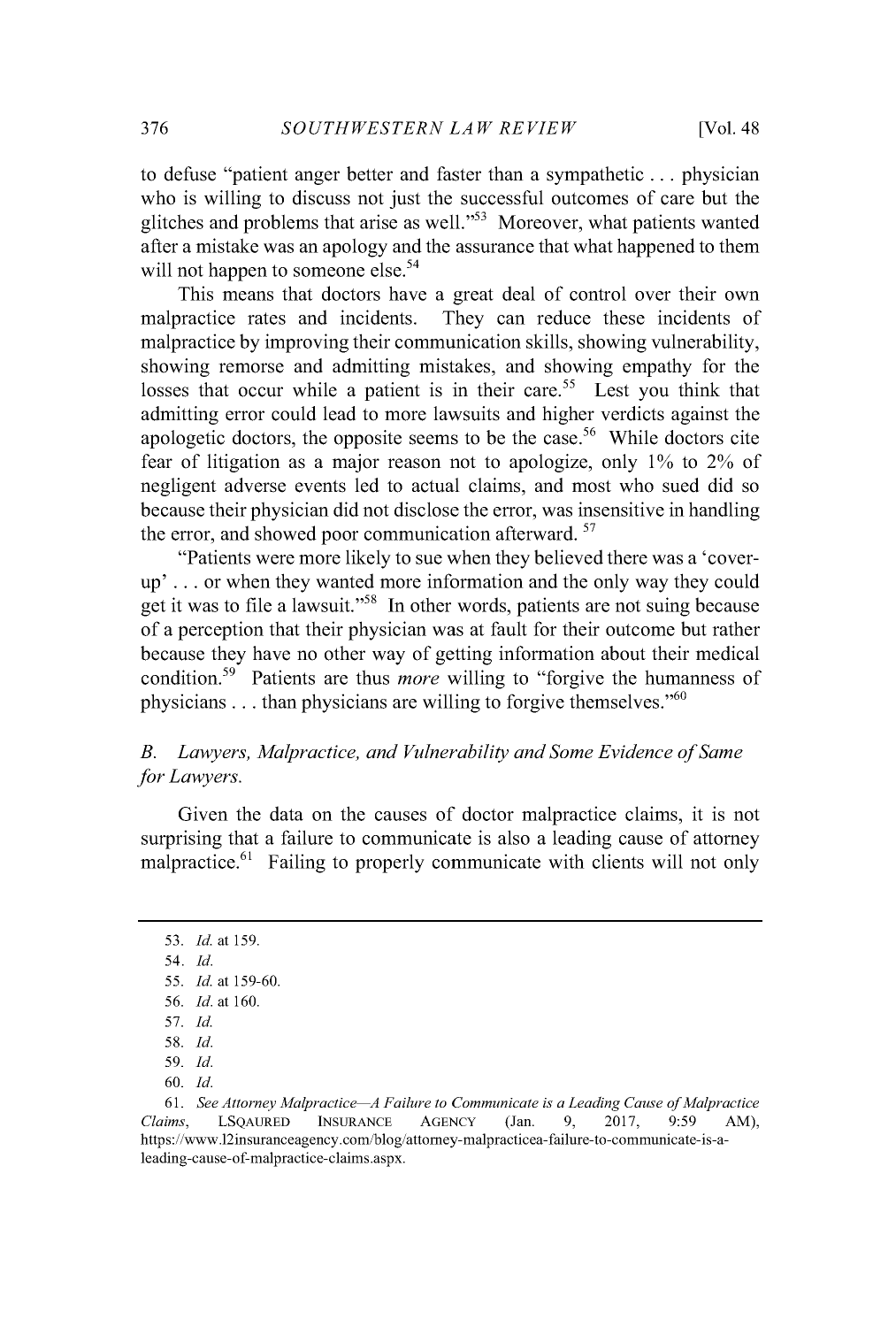land a lawyer in malpractice trouble, but also may lead to a disciplinary board complaint against the attorney.<sup>62</sup> ABA Model Rule 1.4 states that a lawyer "shall explain a matter to the extent reasonably necessary to permit the client to make informed decisions regarding the representation."<sup>63</sup>

As with the doctors discussed above, attorneys can be their own worst critics, which interferes with our ability to forge bonds with clients.  $64$  As one author noted, "the toughest acknowledgement of mistake is the one we make to ourselves-we fail even to recognize that we made a mistake.<sup> $5$ </sup> Only after we admit our mistakes to ourselves can we move to admitting them to senior attorneys and clients, paving the way for the human experience clients crave. We tend to think of apologies in terms of clients apologizing or failing to apologize to the opposing side in a dispute, but we also can use our own mistakes, which are inevitable, to hone the art of the apology and form deeper human bonds.

#### **III. FROM THE PHILOSOPHICAL TO THE PRACTICAL: VIRTUE ETHICS, MINDFULNESS, AND THE ACTUAL PRACTICE VULNERABILITY**

#### *A. Virtue Ethics*

Above, **I** have provided two very practical reasons to be vulnerable in teaching and practicing law: first, to improve relationships with clients and students and second, to avoid being sued. Now **I** suggest a third. To openly practice vulnerability may be virtuous in and of itself. In this section, **I** support this idea through virtue ethics, which align with mindfulness and reliance on one's own internals compass in decision-making.

Virtue ethics is a broad term embodying all philosophies that emphasize the role of character, goodness, and being good for the sake of it, rather than because a duty or rule requires good behavior or because we seek a good result.<sup>66</sup> The point of applying virtue ethics is to seek human flourishing on the broadest level possible, not merely for moral correctness.<sup>67</sup> While virtue ethics is resisted in some legal circles because it is not as practical as result-

**<sup>62.</sup>** Telephonic Interview with William Slease, Chief Disciplinary Counsel, Disciplinary Board of the New Mexico Supreme Court, July 24, **2018.**

**<sup>63.</sup> MODEL RULES OF PROF'L CONDUCT** r. 1.4 (AM. BAR Ass'N).

*<sup>64.</sup> See O'Grady, supra* note **39,** at **29.**

*<sup>65.</sup> Id.* at **7.**

*<sup>66.</sup>* Nafsika Athanassoulis, *Virtue Ethics,* **INTERNET ENCYCLOPEDIA PHIL.,** https://www.iep.utm.edu/virtue/ (last visited Oct. **1, 2018).**

**<sup>67.</sup>** David Thunder, *Can a Good Person Be a Lawyer?,* 20 NOTRE **DAME J.L. ETHICS** *&* **PUB. POL'Y 313,** *325* **(2006).**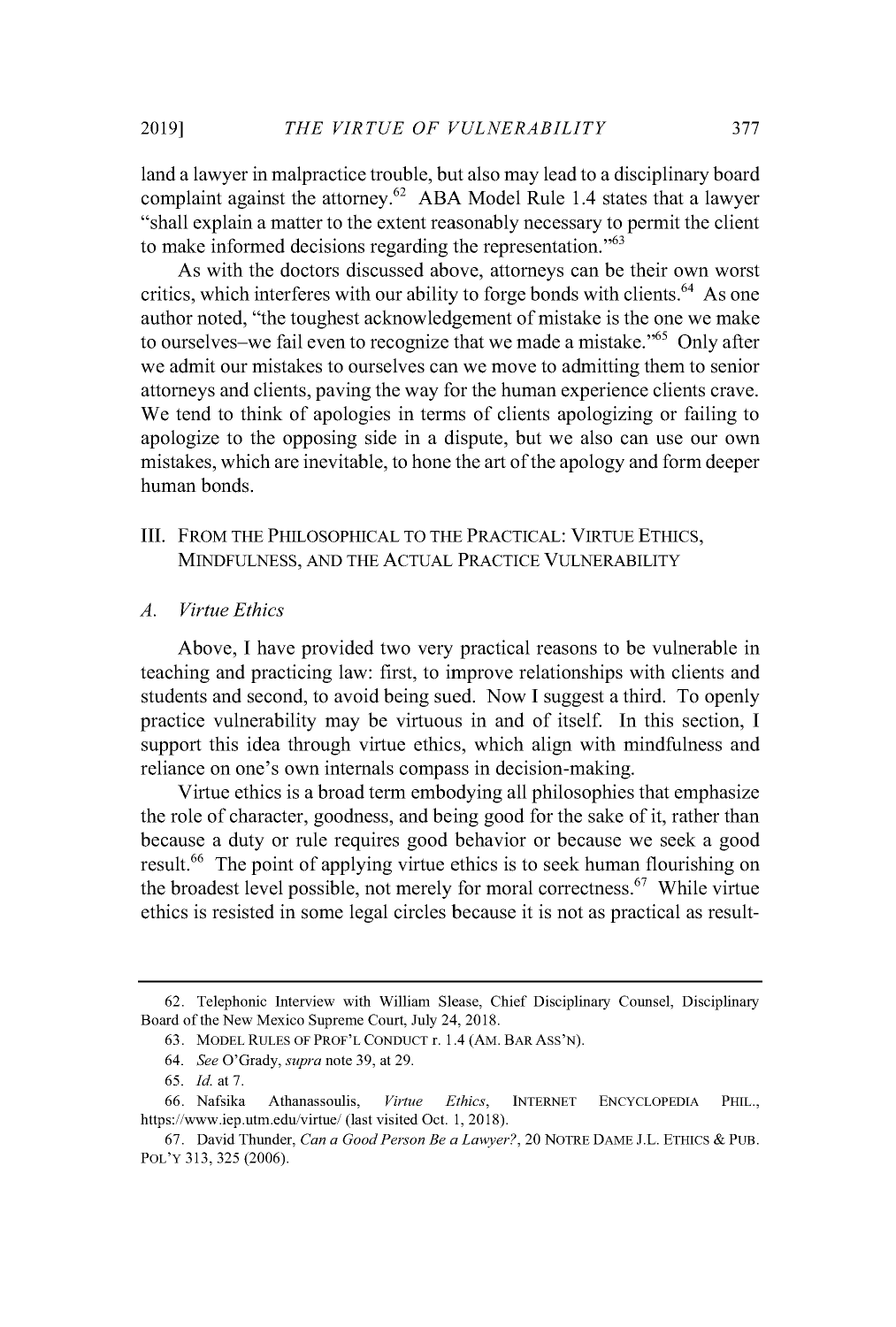based rules, many legal scholars have embraced virtue ethics in a wide array of fields, including bankruptcy, criminal law, and health care.<sup>68</sup>

Most virtue ethicists take their inspiration from Aristotle, who defined virtue based upon a person's natural internal tendencies to be good, which each of us can nurture.<sup>69</sup> With practice, these traits become stable over a lifetime.<sup>70</sup> For example, a virtuous person might act kindly over a lifetime because it is her nature, not to get ahead, derive a benefit, or fulfill a duty.<sup>71</sup> Virtue ethicists ask themselves questions like, "How should **I** live?" and, "What is the good life?" $^{72}$ 

Virtue ethics asks us to be mindful and internal. It allows us to rely on our own intuition and desire to improve our character and to determine how to act. Perhaps most critically, virtue ethics allows us to focus on a certain state of mind **by** being mindful and developing a purposeful and deep respect for others.  $73$  Virtue ethics emphasizes right action based on this mindful state.<sup>74</sup>

#### *B. Practicing Vulnerability*

Virtue ethics has some similarities to the idea of karma in Buddhism, which translates roughly into "cause and effect" or "action and result."<sup>75</sup> Habits cause us to wire our brains and repeat the same behavior over and over again. **If** we can wire, we can rewire. We just need to practice the new intention or behavior. **All** action begins in the brain, when we decide to do something. While these actions ultimately become habitual and we no longer need to think about them, **by** watching and thinking about them anew, we can change our thinking and our actions. As Jack Kornfield explains in *The Wise Heart*, "From intention springs the deed, from the deed springs the habits.

**<sup>68.</sup>** Matthew **A.** Bruckner, *The Virtue in Bankruptcy, 45* LoY. **U. CHI. L.J. 233, 239 (2013);** David **A.** Jones, 21 *Human Dignity in Healthcare: A Virtue Ethics Approach,* 21 THE **NEW BIOETHICS 87,** 94 **(2015);** Ekow **N.** Yankah, *Virtue's Domain,* **U.** ILL. L. REV. **1167, 1169 (2009).**

**<sup>69.</sup>** Athanassoulis, *supra* note **66.**

**<sup>70.</sup>** *Id.*

**<sup>71.</sup>** *Id.*

**<sup>72.</sup>** *Id.*

**<sup>73.</sup>** Virtue ethicists do not compare their work to mindfulness, so these connections are my own conclusions.

<sup>74.</sup> Criticisms of virtue ethics include self-centeredness, relativism, and a questionable assumption that human nature is ultimately good. Athanassoulis, *supra* note **66;** *see also* Thunder, *supra* note **67,** at **322** (stating "[t]hough law is clearly designed to restrain 'bad men,' it is also designed to coordinate benign human endeavors and teach people to subordinate their private ends to the good of the wider community.").

**<sup>75.</sup> JACK KORNFIELD, THE WISE HEART 274-75 (2008).**